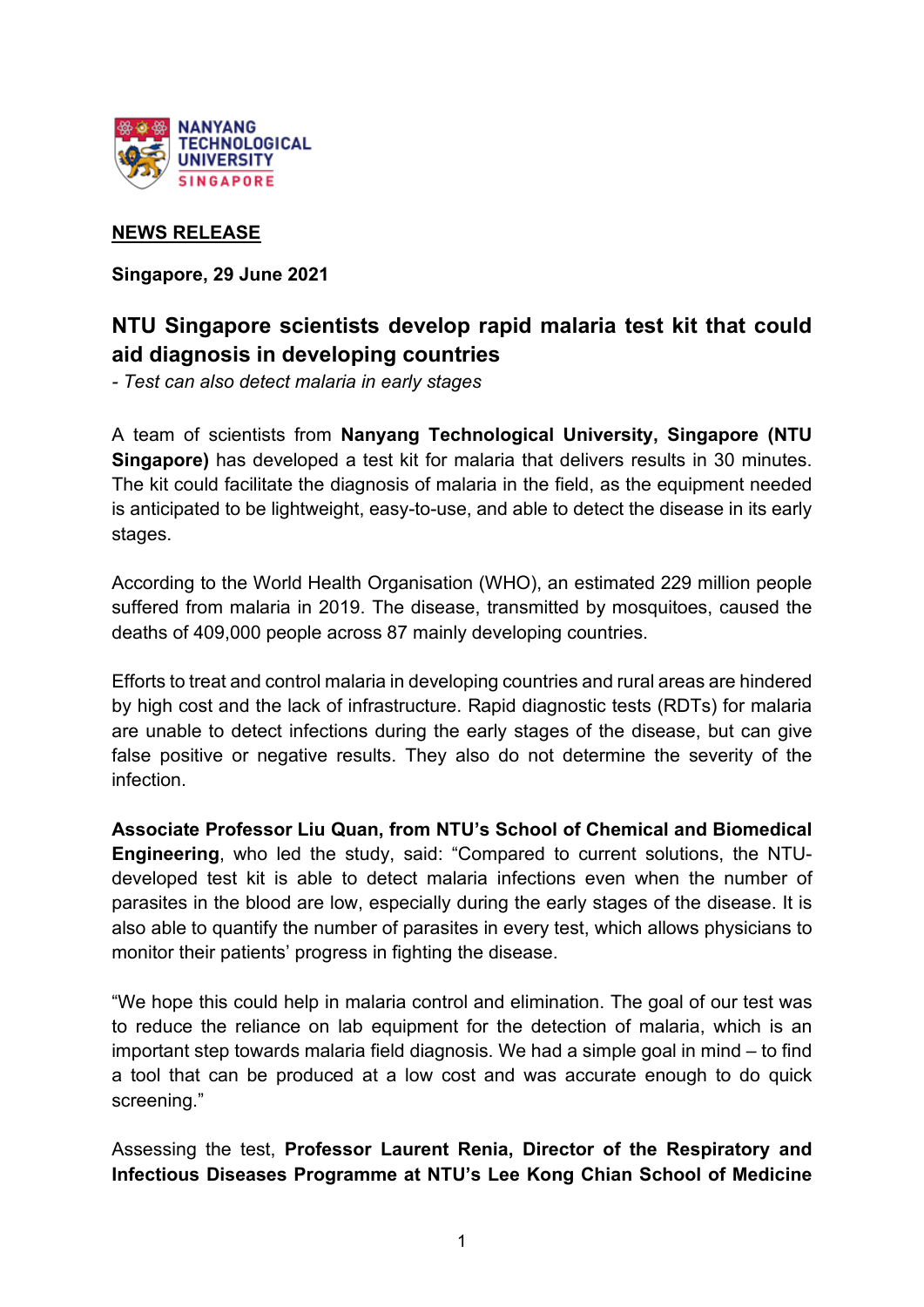who was not part of the study, said: "The NTU test kit would help fill the gap in malaria detection for a tool that is accurate, sensitive, fast and cheap. As the team's test kit would be easily deployable, operable without extensive training, and would not rely on the usage of microscopes, it could be useful for malaria specialists that are conducting research remotely or clinicians without access to laboratory equipment."

The study was published in the peer-reviewed scientific journal *Sensors and Actuators B: Chemica*l in May. The NTU team has filed a patent application for their technology, on top of an earlier patent they obtained in 2017.

### **Digested blood – the key to the test's effectiveness**

Microscopic examination of blood infected with malaria parasites remains the current global benchmark to confirm an infection. However, this requires microscopes and a level of expertise to conduct the process, which are both often not available in many health facilities in several malaria-endemic countries and rural areas.

The made-in-NTU test kit could reduce researchers' reliance on complex laboratory equipment as it would only require a blood sample and water to operate (see Image 1). The kit works by detecting hemozoin, a by-product formed from the digestion of blood by malaria parasites, which is a unique indicator of the disease.

First, ten microlitres of a patient's blood, which is less than a drop of water, is mixed with water to force red blood cells to release the parasites contained.

A pump within the test kit then sucks in the blood mixture to bring it in contact with several chemical patches, which cause hemazoin to light up. The flashes of light are then picked up by a detector, known as a Raman spectrometer, which determines whether an infection is present or not, as well as its severity.

To validate the accuracy of the test kit, the researchers loaded human blood infected with malaria parasites into the chip. The test could detect early stage parasites at a level of 125 parasites per microlitre of blood, which is a higher sensitivity than currently available rapid diagnostic tests.

The researchers estimate that each test would cost about US\$1 per chip to manufacture and at this price would facilitate low-cost point-of-care field testing on a large scale.

The team hopes to find an industry partner to work with and to conduct further trials on their malaria test kit to improve its sensitivity and functionality.

#### \*\*\*END\*\*\*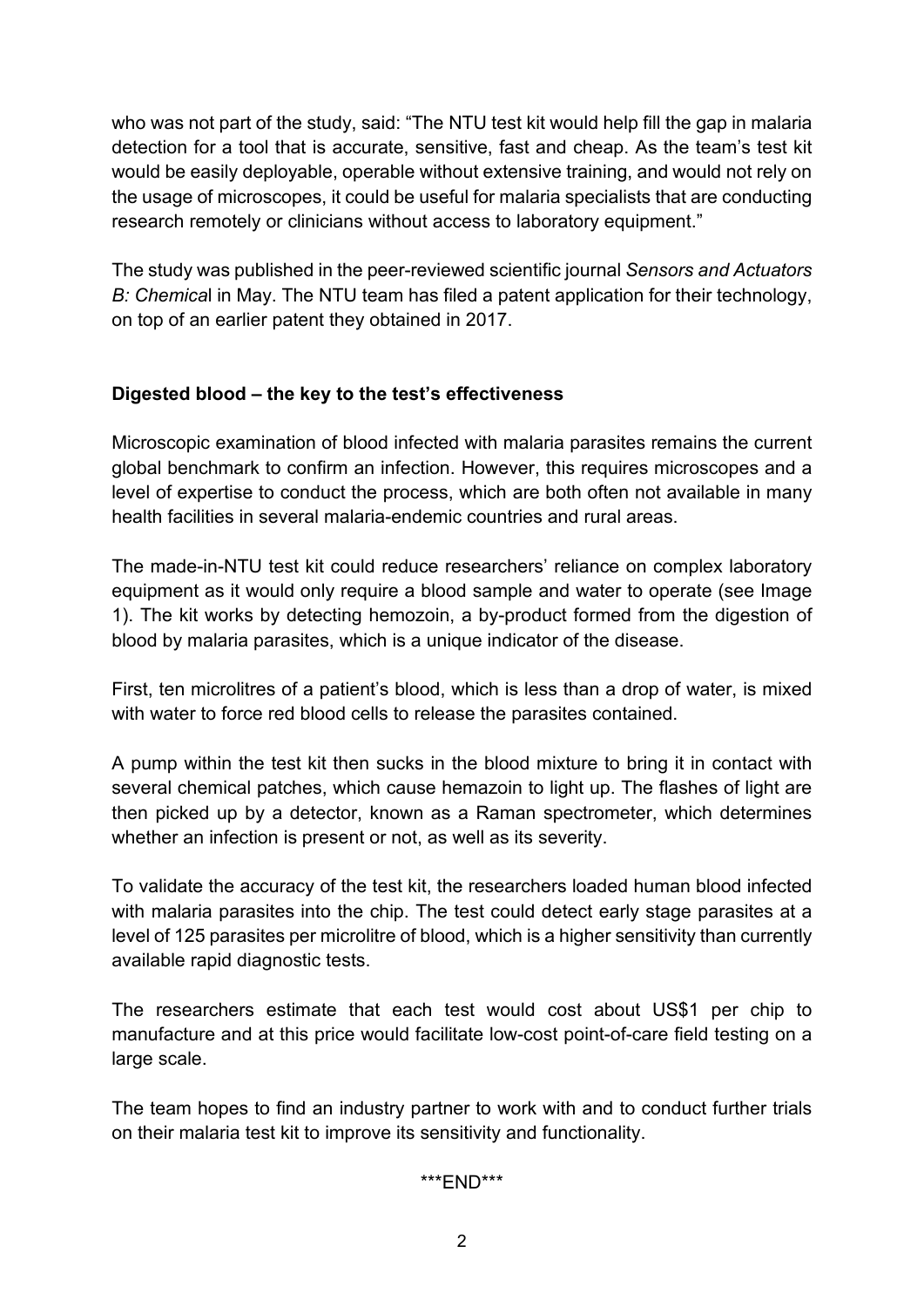#### **Note to Editors:**

Paper titled *['Towards malaria field diagnosis based on surface-enhanced Raman](https://www3.ntu.edu.sg/CorpComms2/Releases/NR2021/NR_210621_Malaria/malaria_Test.pdf)  [scattering with on-chip sample preparation and near-analyte nanoparticle synthesis](https://www3.ntu.edu.sg/CorpComms2/Releases/NR2021/NR_210621_Malaria/malaria_Test.pdf)*' published in *Sensors and Actuators B: Chemical*, 26 May, 2021, 130162. <https://doi.org/10.1016/j.snb.2021.130162>



**Image 1**: Illustrations and photos of the NTU-developed malaria test kit.

#### **Media contact:**

Mr Joseph Gan Manager, Media Relations Corporate Communications Office Nanyang Technological University, Singapore Email: [joseph.gan@ntu.edu.sg](mailto:joseph.gan@ntu.edu.sg)